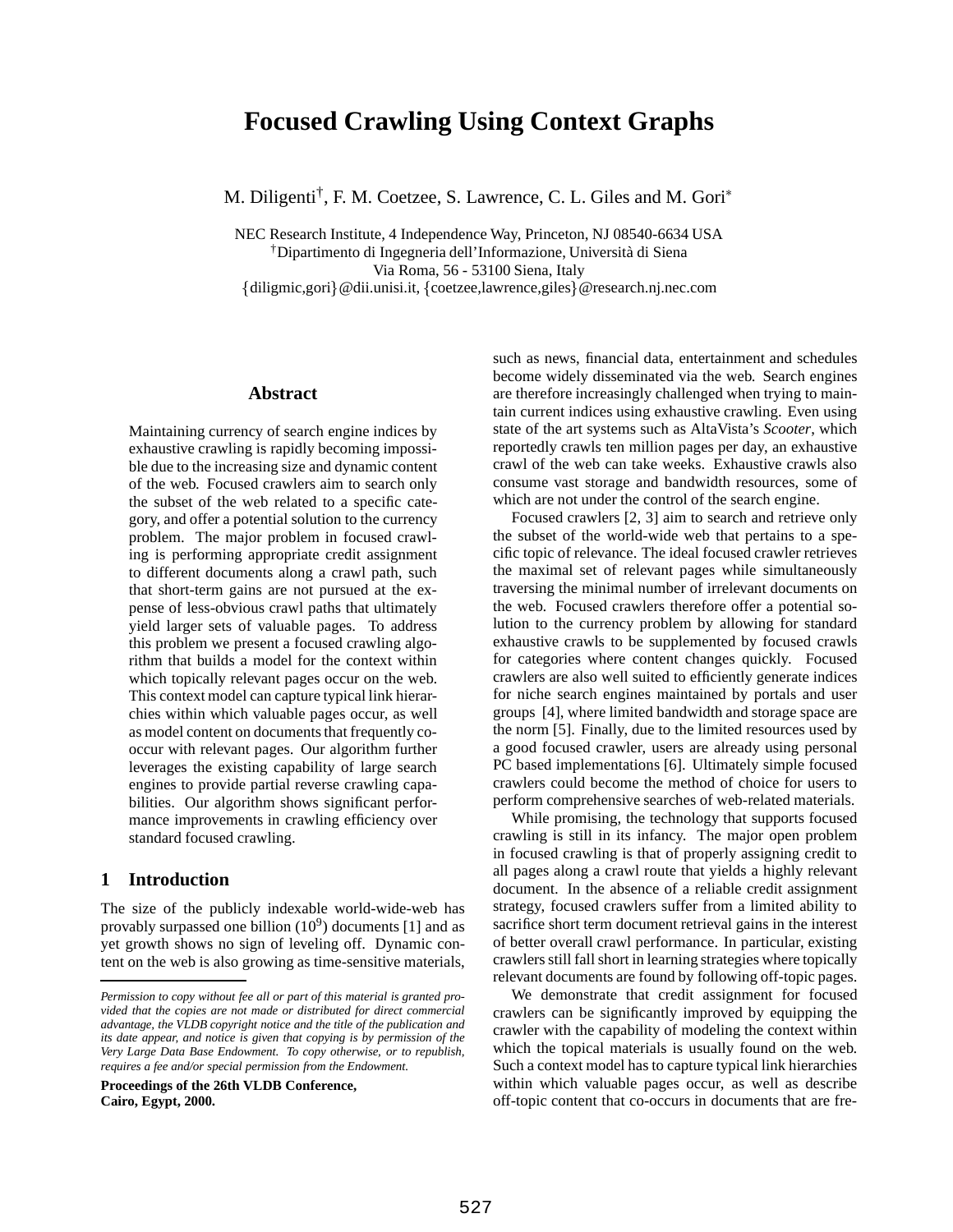quently closely associated with relevant pages. We present a general framework and a specific implementation of such a context model, which we call a Context Graph. Our algorithm further differs from existing focused crawlers in that it leverages the capability of existing exhaustive search engines to provide partial reverse crawling capabilities. As a result it has a rapid and efficient initialization phase, and is suitable for real-time services.

The outline of the paper is as follows: Section 2 provides a more detailed overview of focused crawling. Section 3 describes the architecture and implementation of our approach. Comparisons with existing focused crawling algorithms on some test crawls are shown in Section 4, and we conclude by discussing extensions and implications in Section 5.

# **2 Prior Work in Crawling**

The first generation of crawlers [7] on which most of the web search engines are based rely heavily on traditional graph algorithms, such as breadth-first or depth-first traversal, to index the web. A core set of URLs are used as a seed set, and the algorithm recursively follows hyper links down to other documents. Document content is paid little heed, since the ultimate goal of the crawl is to cover the whole web.



Figure 1: a) A standard crawler follows each link, typically applying a breadth first strategy. If the crawler starts from a document which is *i* steps from a target document, all the documents that are up to  $i - 1$  steps from the starting document must be downloaded before the crawler hits the target. b) A focused crawler tries to identify the most promising links, and ignores off-topic documents. If the crawler starts from a document which is *i* steps from a target document, it downloads a small subset of all the documents that are up to  $i - 1$  steps from the starting document. If the search strategy is optimal the crawler takes only *i* steps to discover the target.

A focused crawler efficiently seeks out documents about a specific topic and guides the search based on both the content and link structure of the web [2]. Figure 1 graphically illustrates the difference between an exhaustive breadthfirst crawler and a typical focused crawler. A focused crawler implements a strategy that associates a score with each link in the pages it has downloaded [8, 9, 10]. The links are sorted according to the scores and inserted in a

queue. A best first search is performed by popping the next page to analyze from the head of the queue. This strategy ensures that the crawler preferentially pursues promising crawl paths.

The simplest focused crawlers use a fixed model of the relevancy class, typically encoded as a classifier, to evaluate the documents that the current document links to (henceforth referred to as children) for topical relevancy [2, 3, 11]. The classifier is either provided by the user in the form of query terms, or can be built from a set of seed documents. Each link is assigned the score of the document to which it leads. More advanced crawlers adapt the classifier based on the retrieved documents, and also model the within-page context of each hyperlink. In the most common adaptive crawlers decision directed feedback is used, where documents that are marked as relevant by the classifier are also used to update the classifier. However, ensuring flexibility in the classifier, without simultaneously corrupting the classifier, is difficult.

A major problem faced by the above focused crawlers is that it is frequently difficult to learn that some sets of off-topic documents often lead reliably to highly relevant documents. This deficiency causes problems in traversing the hierarchical page layouts that commonly occur on the web. Consider for example a researcher looking for papers on neural networks. A large number of these papers are found on the home pages of researchers at computer science departments at universities. When a crawler finds the home page of a university, a good strategy would be to follow the path to the computer science (CS) department, then to the researchers' pages, even though the university and CS department pages in general would have low relevancy scores. While an adaptive focused crawler described above could in principle learn this strategy, it is doubtful that the crawler would ever explore such a path in the first place, especially as the length of the path to be traversed increases.

To explicitly address this problem, Rennie and McCallum [12] used reinforcement learning to train a crawler on specified example web sites containing target documents. The web site or server on which the document appears is repeatedly crawled to learn how to construct optimized paths to the target documents. However, this approach places a burden on the user to specify representative web sites. Initialization can be slow since the search could result in the crawling of a substantial fraction of the host web site. Furthermore, this approach could face difficulty when a hierarchy is distributed across a number of sites.

An additional difficulty faced by existing crawlers is that links on the web are uni-directional, which effectively restricts searching to top-down traversal, a process that we call "forward crawling" (Obtaining pages that link to a particular document is referred to as "backward crawling"). Since web sites frequently have large components that are organized as trees, entering a web site at a leaf can result in a serious barrier to finding closely related pages. In our example, when a researcher's home page is entered, say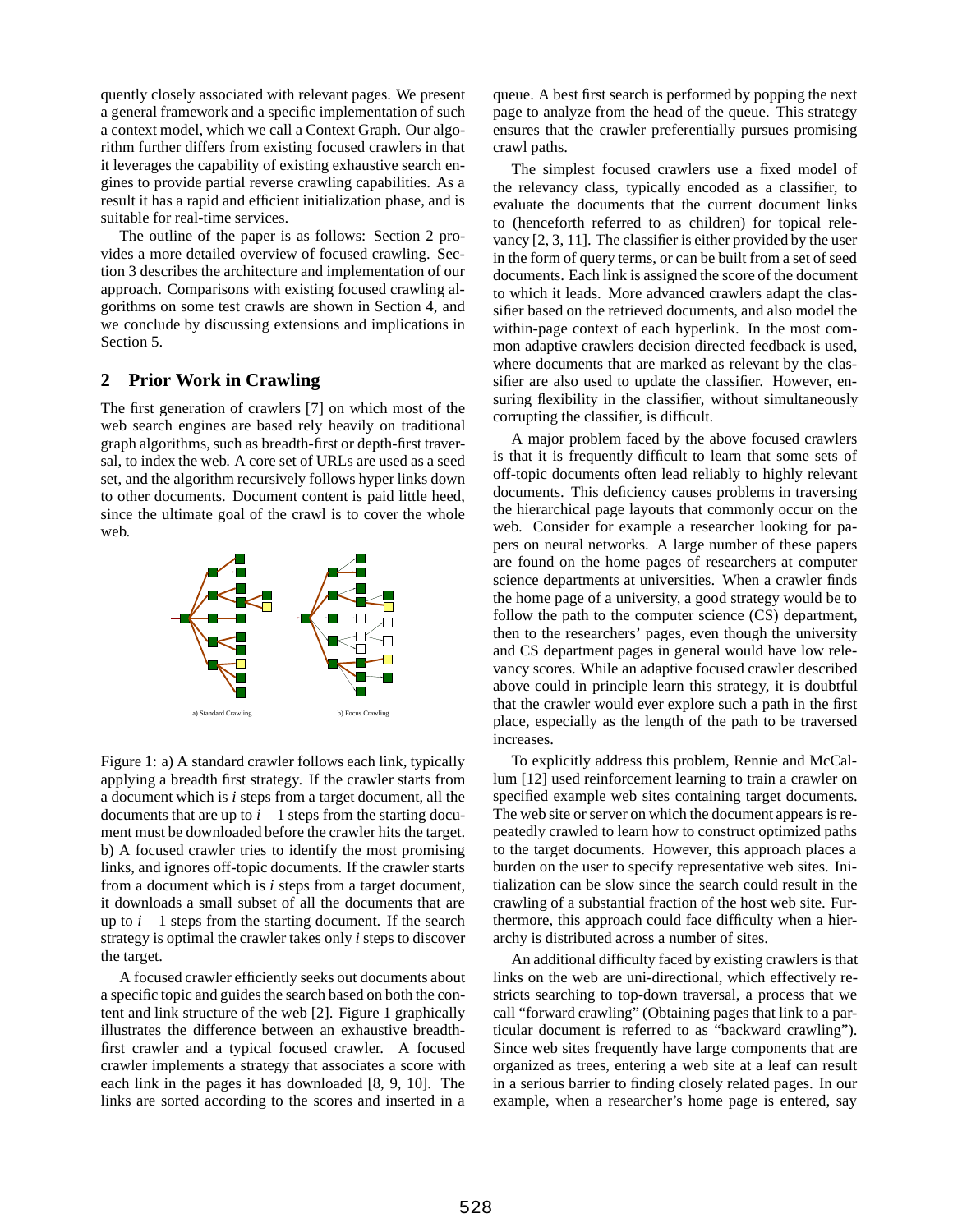via a link from a list of papers at a conference site, a good strategy would be for the crawler to find the department member list, and then search the pages of other researchers in the department. However, unless an explicit link exists from the researcher's page to the CS department member list, existing focused crawlers cannot move up the hierarchy to the CS department home page.

Our focused crawler utilizes a compact context representation called a *Context Graph* to model and exploit hierarchies. The crawler also utilizes the limited backward crawling [13, 14] possible using general search engine indices to efficiently focus crawl the web. Unlike Rennie and McCallum's approach [12], our approach does not learn the context within which target documents are located from a small set of web sites, but in principle can back crawl a significant fraction of the whole web starting at each seed or on-topic document. Furthermore, the approach is more efficient in initialization, since the context is constructed by directly branching out from the good set of documents to model the parents, siblings and children of the seed set.

# **3 The Context Focused Crawler**

Our focused crawler, which we call the *Context Focused Crawler* (CFC), uses the limited capability of search engines like AltaVista or Google to allow users to query for pages linking to a specified document. This data can be used to construct a representation of pages that occur within a certain link distance (defined as the minimum number of link traversals necessary to move from one page to another) of the target documents. This representation is used to train a set of classifiers, which are optimized to detect and assign documents to different categories based on the expected link distance from the document to the target document. During the crawling stage the classifiers are used to predict how many steps away from a target document the current retrieved document is likely to be. This information is then used to optimize the search.

There are two distinct stages to using the algorithm when performing a focused crawl session:

- 1. An initialization phase when a set of context graphs and associated classifiers are constructed for each of the seed documents
- 2. A crawling phase that uses the classifiers to guide the search, and performs online updating of the context graphs.

The complete system is shown in Figure 2. We now describe the core elements in detail.

## **3.1 Generating the Context Graphs**

The first stage of a crawling session aims to extract the context within which target pages are typically found, and encodes this information in a context graph. A separate context graph is built for every seed element provided by the user. Every seed document forms the first node of its associated context graph. Using an engine such as Google,



Figure 2: Graphical representation of the Context Focused Crawler. During the initialization stage a set of context graphs are constructed for the seed documents by backcrawling the web, and classifiers for different graph layers are trained. During the crawling stage the crawl engine and the classifiers manage a set of queues that select the next page on which to center the crawl.

a number of pages linking to the target are first retrieved (these pages are called the parents of the seed page). Each parent page is inserted into the graph as a node and an edge is established between the target document node and the parent node. The new nodes compose *layer* 1 of the context graph. The back-crawling procedure is repeated to search all the documents linking to documents of layer 1. These pages are incorporated as nodes in the graph and compose layer 2. The back-linking process is iterated, until a userspecified number of layers have been filled. In practice the number of elements in a given layer can increase suddenly when the number of layers grow beyond some limit. In such a case a statistical sampling of the parent nodes, up to some system dependent limit, is kept. To simplify the link structure, we also use the convention that if two documents in layer *i* can be accessed from a common parent, the parent document appears two times in the layer  $i + 1$ . As a result, an equivalent induced graph can be created where each document in the layer  $i + 1$  is linked to one and only one document in the layer *i*.

We define the *depth* of a context graph to be the number of layers in the graph excluding the level 0 (the node storing the seed document). When *N* levels are in the context graph, path strategies of up to *N* steps can be modeled. A context graph of depth 2 is shown in Figure 3.

By constructing a context graph, the crawler gains knowledge about topics that are directly or indirectly related to the target topic, as well as a very simple model of the paths that relate these pages to the target documents. As expected, in practice, we find that the arrangement of the nodes in the layers reflect any hierarchical content structure. Highly related content typically appears near the center of the graph, while the outer layers contain more general pages. As a result, when the crawler discovers a page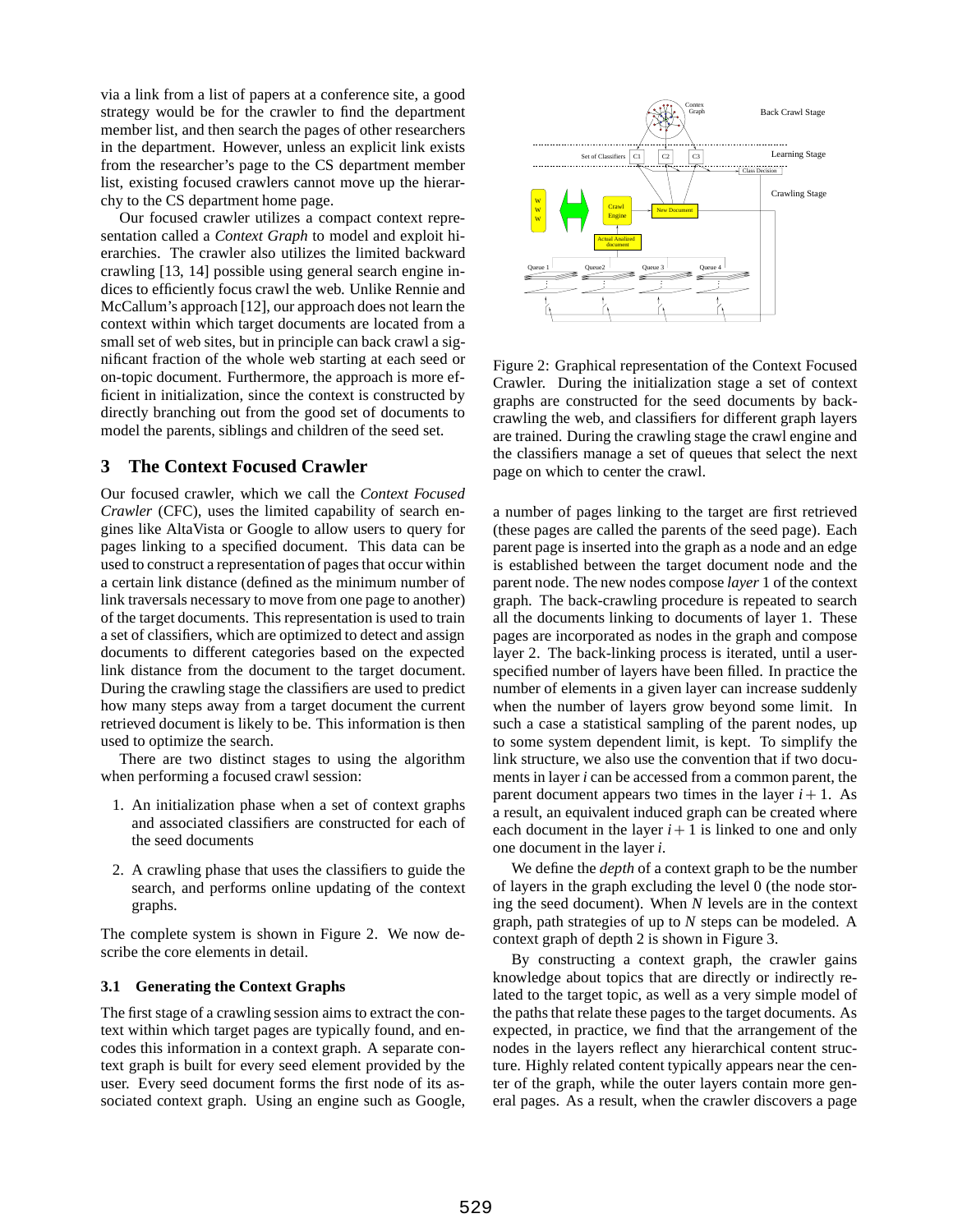

Figure 3: A context graph represents how a target document can be accessed from the web. In each node a web document representation is stored. The graph is organized into layers: each node of layer *i* is connected to one (and only one) node of the layer  $i - 1$  (except the single node in layer 0). There are no connections between nodes at the same level. The seed document is stored in layer 0. A document is in layer *i* if at least *i* steps (link followings) are needed to reach the target page starting from that document.

with content that occurs higher up in the hierarchy, it can use its knowledge of the graph structure to guide the search towards the target pages. Returning to our example of looking for neural network pages, the context graph will typically discover a hierarchy where levels correspond to researcher home pages, research group pages, and ultimately department and university home pages.

Once context graphs for all seed documents have been built, the corresponding layers from the different context graphs are combined, yielding a layered structure that we call the *Merged Context Graph*.

#### **3.2 Learning Classifiers for the Context Graph Elements**

The next stage in initialization builds a set of classifiers for assigning any document retrieved from the web to one of the layers of the merged context graph, and for quantifying the belief in such a classification assignment.

The classifiers require a feature representation of the documents on which to operate. Our present implementation uses keyword indexing of each document using a modification of TF-IDF (Term Frequency Inverse Document Frequency). TF-IDF representation [15] describes a document as a vector relative to a basis of phrases that define a vocabulary *V*. Each element in the vector represents the frequency of occurrence of the phrase in the document, weighted according to the discrimination implied by the presence of the phrase within a reference corpus. This discrimination is approximated by the phrase frequency in the reference corpus. If two phrases have the same number of occurrences in a document, the TF-IDF value of the less common phrase will be higher. The TF-IDF score ν(*w*) of a phrase *w* is computed using the following function:

$$
\mathbf{v}(w) = \frac{f^d(w)}{f^d_{max}} \log \frac{N}{f(w)} \tag{1}
$$

where  $f^d(w)$  is the number of occurrences of *w* in a document  $d$ ,  $f^d$ <sub>max</sub> is the maximum number of occurrences of a phrase in a document *d*, *N* is the number of documents in the reference corpus and  $f(w)$  is the number of documents in the corpus where the phrase *w* occurs at least once.

We implement TF-IDF using the following steps. All the documents in the seed set, as well as optionally, the first layer, are concatenated into a single master document.

- 1. All *stop-words* such as "by", "and", or "at" are removed from the master document
- 2. Word stemming is performed to remove common word transformations, such as plurals or case changes [16];
- 3. TF-IDF computation is performed using a reference corpus derived from an exhaustive web crawl.

The resulting set of phrases form the vocabulary *V*. When a document is retrieved, the TF-IDF score for phrases in *V* that occur in the document are computed and placed in a vector. We then truncate the vector representation to include only the forty highest scoring components by zeroing out the remaining components. This processing, yielding a representation which we will refer to as reduced TF-IDF representation, ensures numerical stability and high speed of the classifiers.

Given a representation procedure, we next construct the classifiers. Our goal is to be able to assign any web document to a particular layer of the merged context graph. However, if the document is a poor fit for a given layer, we wish to discard the document, and label it as one of the category "other". The major difficulty in implementing such a strategy using a single classifier mapping a document to a set of  $N + 2$  classes corresponding to the layers  $0, 1, \ldots N$ and a category "other", is the absence of a good model or training set for the category "other". To solve this problem we use a modification of the *Naive Bayes Classifier* for each layer. This classifier architecture provides reasonable performance, high speed, meets the requirement of our system that a likelihood estimate be provided for each classification, and is well studied [17, 18, 12].

Assume that we have a document *di* represented by the vector corresponding to the reduced TF-IDF representation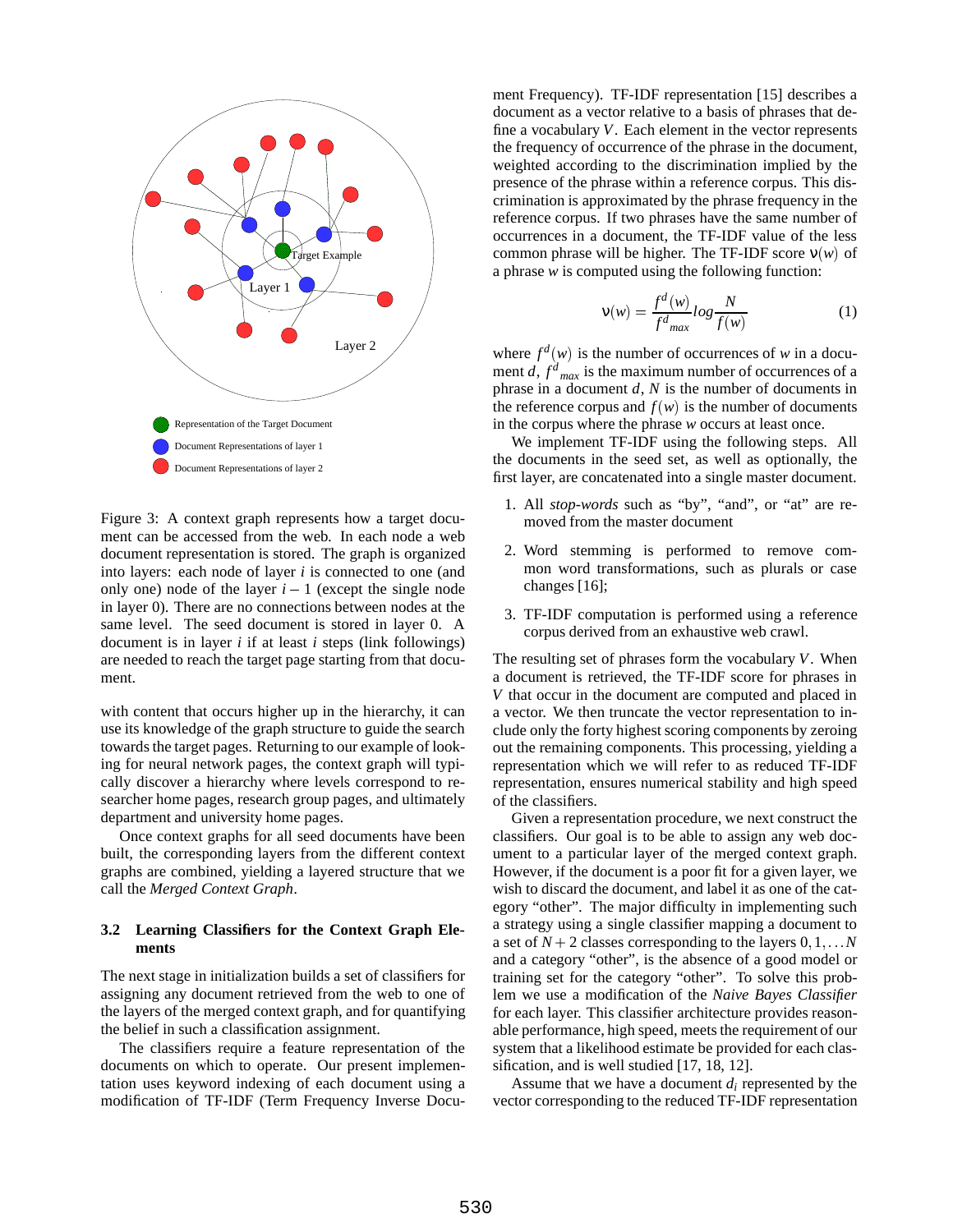relative to the vocabulary *V*. Documents from class  $c_j$ , defined to correspond to layer *j*, are assumed to have a prior probability of being found on the web which we denote  $P(c_i)$ . The probability that a vector element  $w_t$  occurs in documents of class  $c_j$  is  $P(w_t|c_j)$ . To classify a page, we first wish to find the class  $c_i$  such that  $P(c_i|d_i)$  is maximized. The solution is given by Bayes rule

$$
P(c_j|d_i) \propto P(c_j)P(d_i|c_j) \propto P(c_j)P(w_{d_i,1} \dots w_{d_i,N}|c_j) \quad (2)
$$

where  $w_{d_{i,k}}$  is the *k*-th feature of the document  $d_i$ . The Naive Bayes assumption ignores joint statistics and formally assumes that given the document class the features occur independently of each other, yielding the final solution

$$
P(c_j|d_i) \propto P(c_j)P(d_i|c_j) \propto P(c_j)\prod_{k=1}^{N_{d_i}}P(w_{d_{i,k}}|c_j)
$$
 (3)

where  $N_{d_i}$  indicates the number of features in the document *di*. If *N* denotes the maximum depth of the context graphs, then  $N + 1$  discriminant functions  $P(c_i|d_i)$  are built corresponding the layers  $j = 0, 1, \dots N$ .

The discriminant functions allow for a given page *di* to first be assigned to one of the layers of the merged context graph, by finding the layer  $j^*$  for which the discriminant function  $P(c_i|d_i)$  is maximized. Subsequently, by computing the likelihood function  $P(c_i | d_i)$  for the winning layer *j* , and comparing this likelihood to a threshold, it is possible to discard weakly matching pages. These pages are effectively marked as "other", which avoids the need for construction of an explicit model of all documents not in the context graph. In effect, we build a set of parallel two-class Naive Bayes classifiers, one for each layer, and select the winning layer by maximizing the *a-posteriori* likelihood of the layer based on the context graph.

In training the classifiers, the documents that occur in layer *j* of all of the seed document context graphs are combined to serve as a training data set  $D_i$ . The phrase probabilities  $P(w_t|c_i)$  are computed on the sets  $D_i$  by counting the occurrences of the feature  $w_t$  and then normalizing for all the words in the documents of class *cj*:

$$
P(w_t|c_j) = \frac{1 + \sum_{d_i \in D_j} N(w_t, d_i) P(c_j|d_i)}{|V| + \sum_{d_i \in D_j} \sum_{s=1}^{|V|} N(w_s, d_i) P(c_j|d_i)} \tag{4}
$$

where  $N(w_t, d_i)$  is the number of occurrences of  $w_t$  in the document  $d_i$  and |*V*| is the number of phrases in the vocabulary *V* [17, 18, 12].

The parameters  $P(c_i)$  can be calculated by estimating the number of elements in each of the layers of the merged context graph. While useful when the layers do not contain excessive numbers of nodes, as previously stated practical limitations sometimes prevent the storage of all documents in the outermost layers. In these cases the class probabilities  $P(c_i)$  are set to a fixed constant value  $1/C$ , where *C* is the number of layers. This corresponds to maximum likelihood selection of the winning layer. In our experience, performance is not severely impacted by this simplification.

The classifier of layer 0 is used as the ultimate arbiter of whether a document is topically relevant. The discriminant and likelihood functions for the other layers are used to predict for any page how many steps must be taken before a target is found by crawling the links that appear on a page.

## **3.3 Crawling**

The crawler utilizes the classifiers trained during the context graph generation stage to organize pages into a sequence of  $M = N + 2$  queues, where *N* is the maximum depth of the context graphs. The *i*-th class (layer) is associated to the *i*-th queue  $i = 0, 1, \ldots N$ . Queue number  $N + 1$ is not associated with any class, but reflects assignments to "other". The 0-th queue will ultimately store all the retrieved topically relevant documents. The system is shown graphically in Figure 2.

Initially all the queues are empty except for the dummy queue  $N + 1$ , which is initialized with the starting URL of the crawl. The crawler retrieves the page pointed to by the URL, computes the reduced vector representation and extracts all the hyperlinks. The crawler then downloads all the children of the current page. All downloaded pages are classified individually and assigned to the queue corresponding to the winning layer, or the class "other". Each queue is maintained in a sorted state according to the likelihood score associated with its constituent documents.

When the crawler needs the next document to move to, it pops from the first non-empty queue. The documents that are expected to rapidly lead to targets are therefore followed before documents that will in probability require more steps to yield relevant pages. However, depending on the relative queue thresholds, frequently high-confidence pages from queues representing longer download paths are retrieved.

The setting of the classifier thresholds that determine whether a document gets assigned to the class denoted "other" determines the retrieval strategy. In our default implementation the likelihood function for each layer is applied to all the patterns in the training set for that layer. The confidence threshold is then set equal to the minimum likelihood obtained on the training set for the corresponding layer.

During the crawling phase, new context graphs can periodically be built for every topically relevant element found in queue 0. However, our focused crawler can also be configured to ask for the immediate parents of every document as it appears in queue 0, and simply insert these into the appropriate queue without re-computing the merged context graph and classifiers. In this way it is possible to continually exploit back-crawling at a reasonable computational cost.

## **4 Experimental Results**

The core improvement of our focused crawler derives from the introduction of the context graph. We therefore com-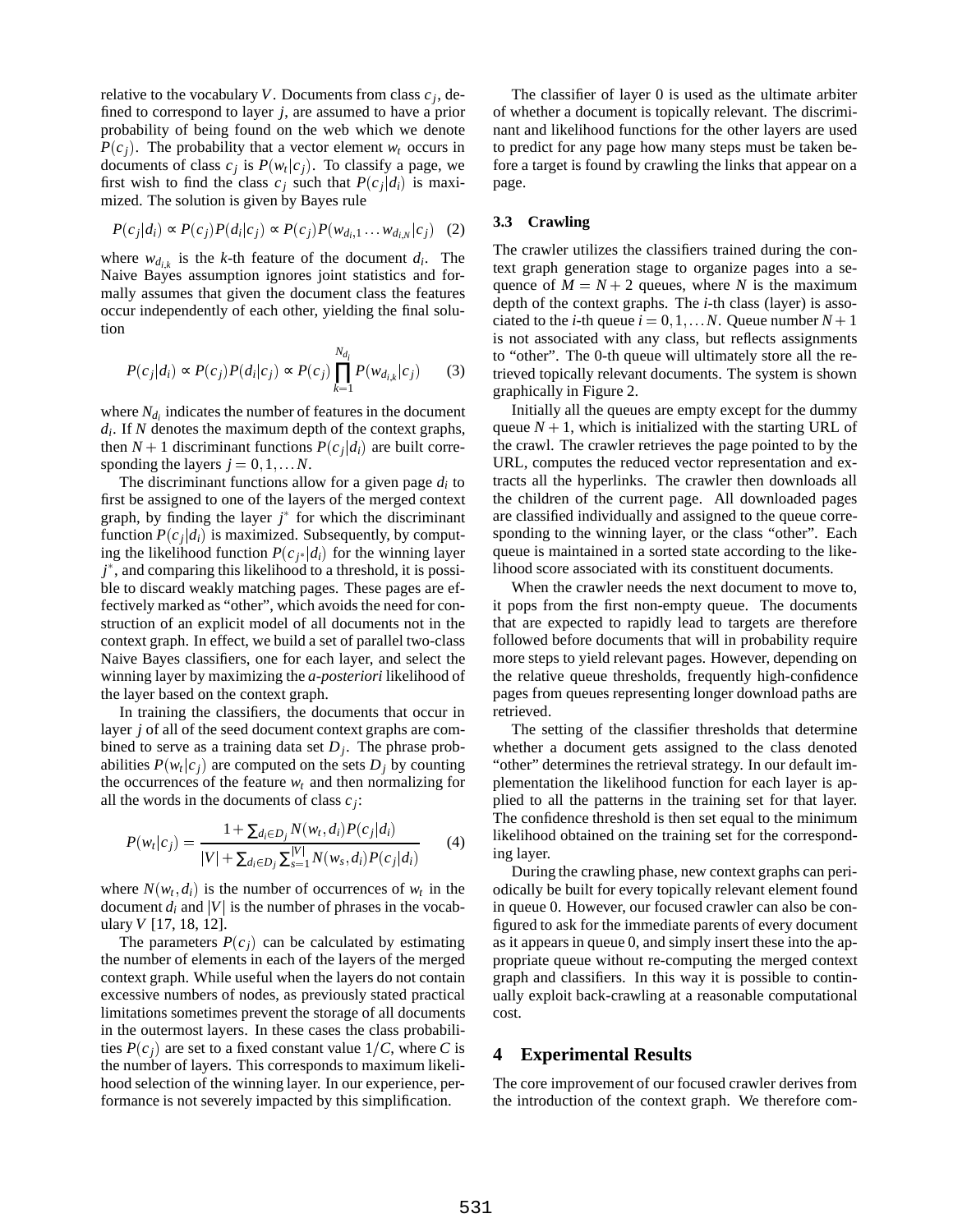

Figure 4: Both the Context Focused Crawler and the standard focused crawler are orders of magnitude more efficient than a traditional breadth-first crawler when retrieving "Call for Papers" documents. The Context Focused Crawler outperforms the standard crawler, retrieving  $50 - 60\%$  more "on-topic" documents in a given period.

pare the efficiency of our Context Focused Crawler to two crawlers:

- a breadth-first crawler, using the classifier constructed by the Context Focused Crawler on the seed set;
- a traditional focused crawler which does not use the context to search targets. This crawler evaluates all children of the current document using the same classifier used by the Context Focused Crawler for the seed set, and schedules crawls based on the document with the highest score.

As a test set we performed a focused crawl for conference announcements, and, in particular, for the "Call for Papers" section. We used ten examples as a seed set and constructed ten context graphs of depth four. We limited the number of documents in a single layer of the context graph to 300 . The resulting data was used to learn the 5 Naive Bayes classifiers associated with the five queues.

To evaluate our algorithm we used the accepted metric of measuring the fraction of pages that are on-topic as a function of the number of download requests. The results are shown in the Figure 4. Both of the focused crawlers significantly outperform the standard breadth-first crawler. However the Context Focused Crawler has found on average 50-60% more on-topic documents than the standard focused crawler on the "Conference" task.

The ability of the crawlers to remain focused on "ontopic" documents can also fruitfully be measured by computing the average relevance of the downloaded documents. The relevance of a document is equated to the likelihood that the document has been generated by the Naive Bayes model of the seed set. In Figure 5 we show the average relevance using a sliding window of 200 downloads. In



Figure 5: The average relevance of the downloaded documents computed using a sliding window of 200 downloads, illustrating the improved capability of the Context Focused Crawler to remain on-topic.

each case the Context Focused Crawler maintains a significantly higher level of relevance than either of the other two crawlers, reflecting the ability of the crawler to use offtopic paths to find new sets of promising documents.

Our experiments showed that the overhead due to the initialization stage is negligible, especially when the overall higher efficiency of the crawler is taken into account.

The improvement that results from querying for the parents of every on-topic document when it is discovered can be seen in Figure 6. This approach shows bursts of rapid retrieval when back-crawling from a target document yields a hub site. We note that for general use we ration the number of back-link requests to avoid over-taxing the search engines.

Figure 7 shows a different category, "Biking", for which our focused crawler showed the least average performance improvement over standard focused crawling (although it still significantly outperforms the standard crawler over most of the trial). We found that such difficult categories are those where target content is not reliably co-located with pages from a different category, and where common hierarchies do not exist or are not implemented uniformly across different web-sites. It is therefore to be expected that the context graph provides less guidance in such cases. However, due to our architecture design, and as illustrated by Figure 4 and Figure 7, the performance will at worst approach that of the standard focused crawling approach.

## **5 Discussion**

We presented a focused crawler that models the links and content of documents that are closely linked to target pages to improve the efficiency with which content related to a desired category can be found. Our experiments show that the Context Focused Crawler improves the efficiency of traditional focused crawling significantly (on average about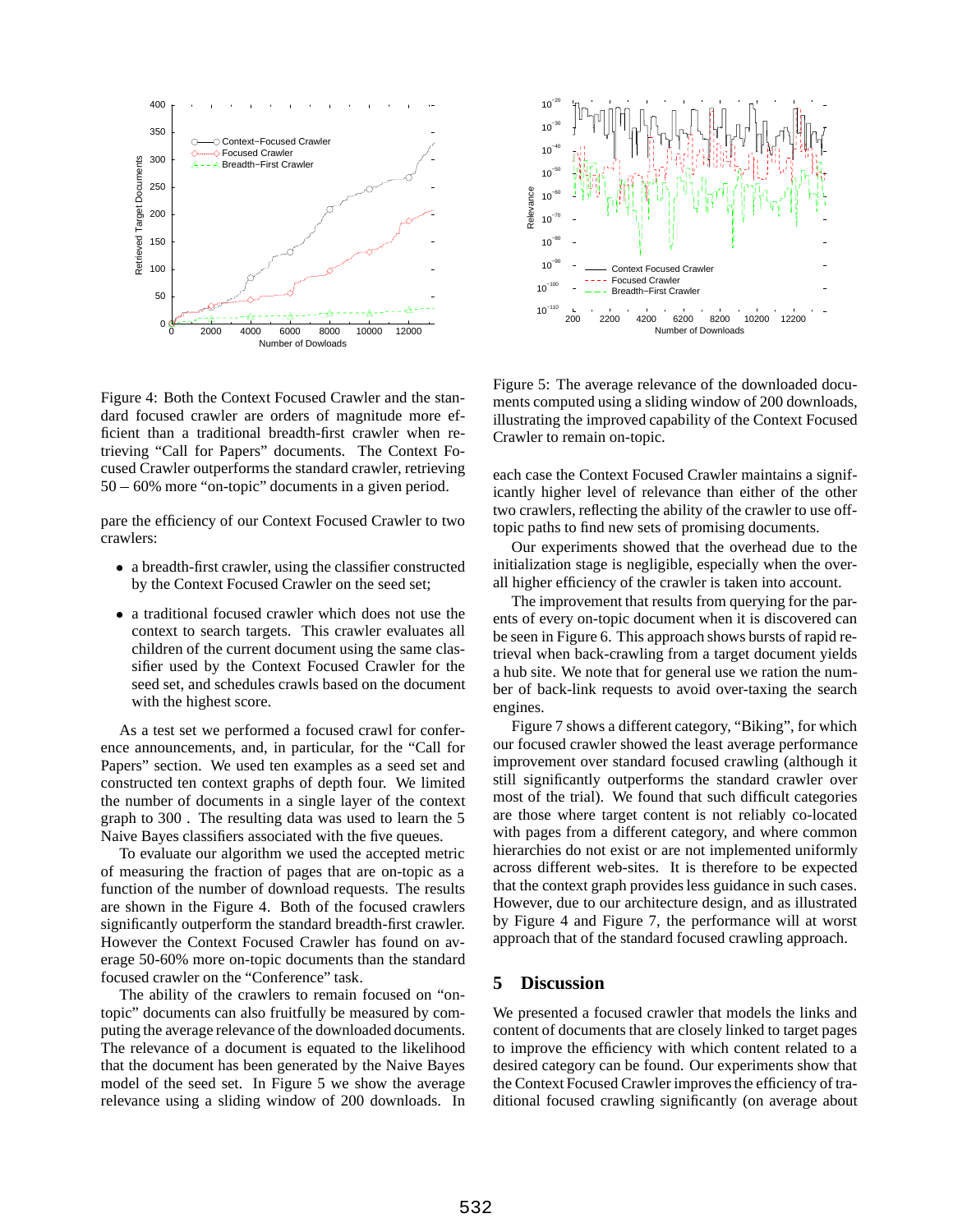

Figure 6: Performance of Context Focused Crawler as compared to Context Focused Crawler with BackLinks, where parents of each on-topic document are obtained from the search engines immediately after the document is discovered. The task is retrieval of "Call for Papers" documents on the web.

50-60%), and standard breadth-first crawling by orders of magnitude.

The major limitation of our approach is the requirement for reverse links to exist at a known search engine for a reasonable fraction of the seed set documents. In practice, this does not appear to be problem. However, even when no seed documents have yet been indexed by search engines, the approach can be bootstrapped. In this case a content model of the seed set is extracted and other high-confidence target data can be found using query modifications on a search engine. The indexed target data pages returned by the search engine can then be used to build context graphs. The system can also start with a breadth-first crawl and a set of example documents for training the level 0 classifier, with context graphs being built once a minimum number of target documents have been recovered.

The architecture we presented already yields very good performance, but can be fruitfully improved. Major improvements should result from more sophisticated approaches for setting the confidence thresholds of the classifiers. We are currently investigating other machine learning algorithms for setting these thresholds. A promising approach maintains a graph representation of the current crawl, which a separate on-line process uses to quantify the effect of different queue thresholds.

Other areas of interest are the extension of the feature space to include page analysis of HTML structure, using the statistics gained during the search to develop ranking procedures for presenting results to the user, and performing online classifier adaptation. At present adaptation in our system is restricted to periodically incorporating the context graphs of newly discovered target documents that are found in queue 0, and re-building the classifier (the tests in this paper did not use this feature, to avoid intro-



Figure 7: Performance of focused crawlers on the category "Biking".

ducing another parameter). Online parameter updating of the classifiers using the EM approach [19] should result in more efficient continuous optimization of the classifier performance.

Not only can our approach be used for background gathering of web material, the computational and bandwidth requirements of the crawler are sufficiently modest for the crawler to be used in an interactive session over a DSL or cable modem connection on a home PC. The focused crawler can therefore be used as a valuable supplement to, and in some cases a replacement for, standard search engine database queries. We have no doubt that further improvement of focused crawling will soon make crawling not only the privilege of large companies that can afford expensive infrastructures, but a personal tool that is widely available for retrieving information on the world wide web.

#### **References**

- [1] "Web surpasses one billion documents: Inktomi/NEC press release." available at http://www.inktomi.com, Jan 18 2000.
- [2] S. Chakrabarti, M. van der Berg, and B. Dom, "Focused crawling: a new approach to topic-specific web resource discovery," in *Proc. of the 8th International World-Wide Web Conference (WWW8)*, 1999.
- [3] J. Cho, H. Garcia-Molina, and L. Page, "Efficient crawling through URL ordering," in *Proceedings of the Seventh World-Wide Web Conference*, 1998.
- [4] A. McCallum, K. Nigam, J. Rennie, and K. Seymore, "Building domain-specic search engines with machine learning techniques," in *Proc. AAAI Spring Symposium on Intelligent Agents in Cyberspace*, 1999.
- [5] A. K. McCallum, K. Nigam, J. Rennie, and K. Seymore, "Automating the construction of internet por-